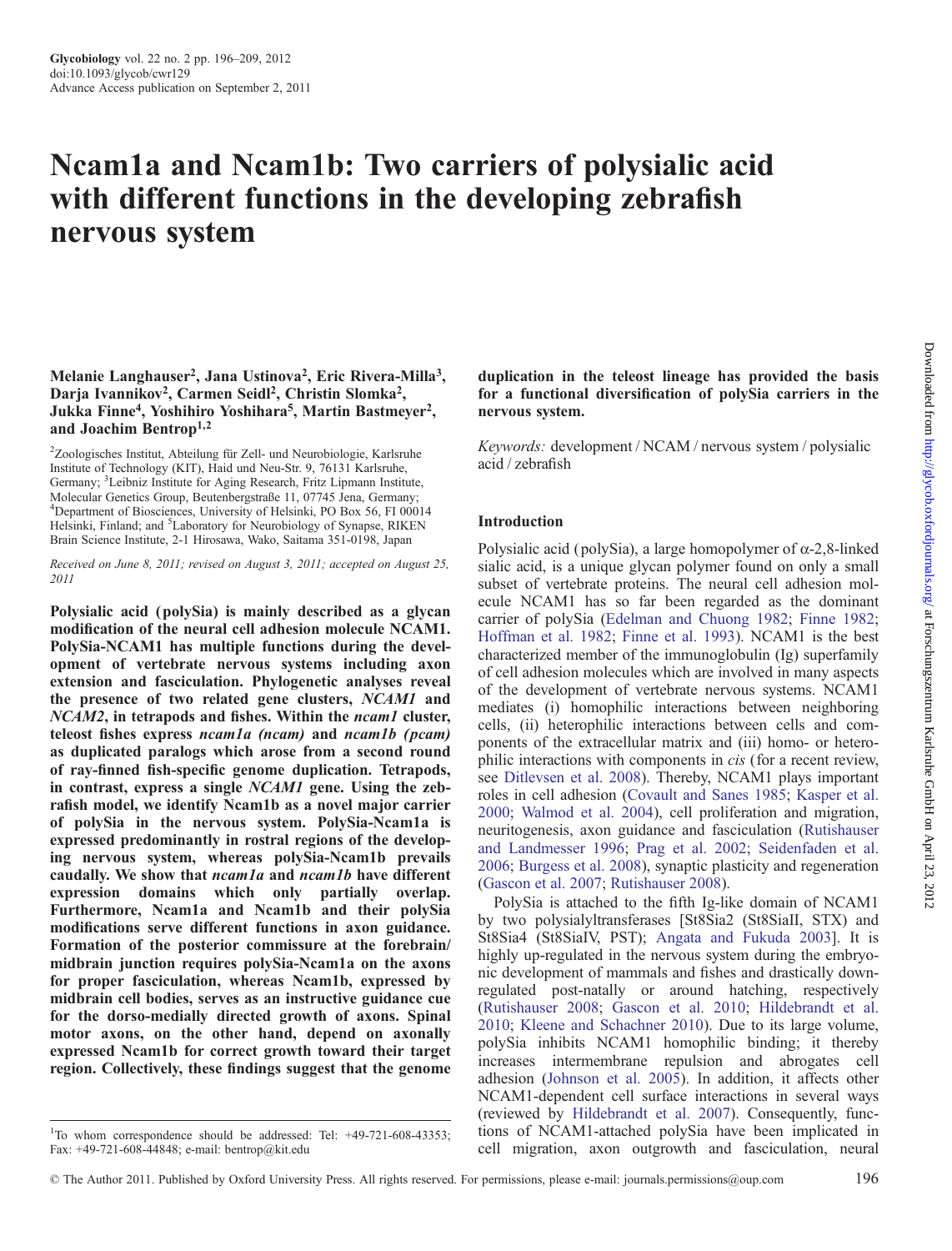plasticity, hippocampal long-term potentiation and repair ([Bonfanti 2006;](#page-12-0) [Hildebrandt et al. 2007;](#page-12-0) [Burgess et al. 2008](#page-12-0); [Rutishauser 2008;](#page-13-0) [Bonfanti and Theodosis 2009;](#page-12-0) [Mühlenhoff](#page-13-0) [et al. 2009;](#page-13-0) [El Maarouf and Rutishauser 2010;](#page-12-0) [Kleene and](#page-12-0) [Schachner 2010](#page-12-0); [Li et al. 2011](#page-13-0)).

We have previously extended the analysis of polySia functions to the zebrafish model system and we uncovered its effects during the formation of several axonal tracts. Axons of the posterior commissure ( pc) carry polySia and cross the forebrain/midbrain junction in a region of polySia-expressing cells. Surprisingly, the removal of polySia from this structure causes the pc to split into several bundles ([Marx et al. 2001](#page-13-0)). This suggests that polySia balances adhesive interactions among the axons as well as between axons and their surroundings and that the removal of polySia interferes with this balance. In the hindbrain, polySia-free axons of commissural interneurons depend on polySia on the floorplate which presents a molecular cue for midline crossing ([Marx et al. 2001](#page-13-0)). In addition to early functions, polySia presented by glia cells was recently implicated to aid the generation of rod photoreceptors from later developmental stages on until adulthood (Kustermann et al. 2010).

In addition to NCAM1, vertebrates express a second paralog, NCAM2 (OCAM), whose function remains largely elusive [\(Paoloni-Giacobino et al. 1997](#page-13-0); [von Campenhausen et al. 1997](#page-13-0); [Yoshihara et al. 1997;](#page-13-0) [Kulahin and Walmod 2010\)](#page-12-0). Teleosts express yet a third member of the *ncam* family, *ncam1b* (*pcam*), as has first been demonstrated in zebrafish [\(Mizuno et al. 2001\)](#page-13-0). (In this manuscript, we follow the current guidelines for naming nucleic acids and proteins as they were established by the relevant model organism nomenclature committees. We regret that the text reads balky in chapters discussing phylogenetic aspects.) Zebrafish Ncam1a, Ncam1b and Ncam2 share the stereotypic domain structure of five Ig-like domains and two fibronectin type III-like domains on the extracellular side, a transmembrane domain and a C-terminal cytoplasmic region, which is the region of highest dissimilarity among the three molecules ([Mizuno et al. 2001](#page-13-0)). All three contain putative glycosylation motifs for polysialylation in the fifth Ig-like domain. By in situ hybridization, ncam1a and ncam1b were detected in overlapping regions of the zebrafish nervous system from early developmental stages on. The expression of ncam2 is restricted to small clusters of secondary forebrain neurons in later developmental stages [\(Mizuno et al. 2001](#page-13-0)).

The evolutionary and functional consequences of a third member of the *ncam* gene family in teleosts are the main focus of the present study. ncam1a and ncam1b are characterized as duplicated paralogs in teleosts showing the same degree of similarity to the single tetrapod NCAM gene. By using specific antibodies, we show that Ncam1a and Ncam1b are widely expressed in the nervous system; they have distinct expression domains, which only partially overlap. We identify Ncam1b as a novel major carrier of polySia in the nervous system of teleost fishes, and we show that several parts of the nervous system differ significantly regarding their major polySia-modified Ncam paralog. Our results suggest that an elaborate interplay between polySia-Ncam1a and polySia-Ncam1b directs the guidance and fasciculation of different axon populations in the developing brain.

#### Results

## Ncam1a and Ncam1b genes are duplicated paralogs in the teleost fish lineage

To understand the evolution of the ncam gene family in zebrafish, we studied the variation of these genes in teleost fishes and in representative tetrapods using phylogenetic analyses. All completely sequenced fish genomes contain at least three genes of the ncam family, whereas in tetrapods only two genes are detected. The phylogenetic relationship of the NCAM gene family reveals the presence of two related gene clusters (NCAM1 and NCAM2, Figure [1](#page-2-0)) in both tetrapods and fishes. These groups appear to be monophyletic sister groups, suggesting that they arose as a result of an ancient duplication event which took place in a common ancestor of fishes and tetrapods. The internal clustering of genes within these groups is consistent with the known taxonomy. Our analyses identify the fish ncam1a and ncam1b genes as duplicated paralogs within the *ncam1* cluster. These paralogs are shared by teleost fishes in contrast to a single NCAM1 gene found in all tetrapod species analyzed (Figure [1\)](#page-2-0). The obtained phylogeny, however, does not allow answering whether one of the two *ncam1* paralogs of teleosts has retained the ancestral function and the other underwent neofunctionalization. The molecular distance-based topologies might suggest that the branches leading to clusters comprising both fish *ncam1* paralogs are unequally long and that fish ncam1a is more similar to the higher vertebrate NCAM1 than fish *ncam1b*. The differences are, however, not large enough to allow further conclusions. We, therefore, assume that both paralogs are roughly equally distant from the ancestral state, suggesting that they were subjected to similar evolutionary forces. The same conclusions result from the study of synteny within the *ncam1* gene family, which reveals that genomic rearrangements have occurred equally frequent in the genomic surroundings of both fish *ncam1b* and *ncam1b* when compared with their tetrapod counterpart (not shown). Our results highlight the evolutionary conservation within the vertebrate NCAM gene family at the gene organization and protein structure levels as well as the duplication of the ncam1 gene in teleost fishes.

## In the zebrafish, ncam1a and ncam1b have distinct expression domains, which only partially overlap

An initial in situ hybridization study by [Mizuno et al. \(2001\)](#page-13-0) had demonstrated that *ncam1a* and *ncam1b* are expressed in a partially overlapping pattern in the developing zebrafish brain. To test the evidences for a functional diversification of ncam1 paralogs during the formation of the zebrafish nervous system, we re-investigated their expression patterns more precisely. Using specific antibodies in whole-mount immunostainings, we analyzed the distribution of Ncam1a, Ncam1b and Ncam2 on neuronal cell bodies and axons of embryos from 24 to 48 hpf (hours post-fertilization).

Expression of Ncam2 starts late during development (30 hpf), several hours after the formation of major axon tracts is completed and it is initially restricted to a few cells of the olfactory system (not shown). Ncam2 in the zebrafish embryo is not polysialylated (not shown), which is in agreement with the finding that, despite containing a putative glycosylation motif for polysialylation, its mouse ortholog (NCAM2,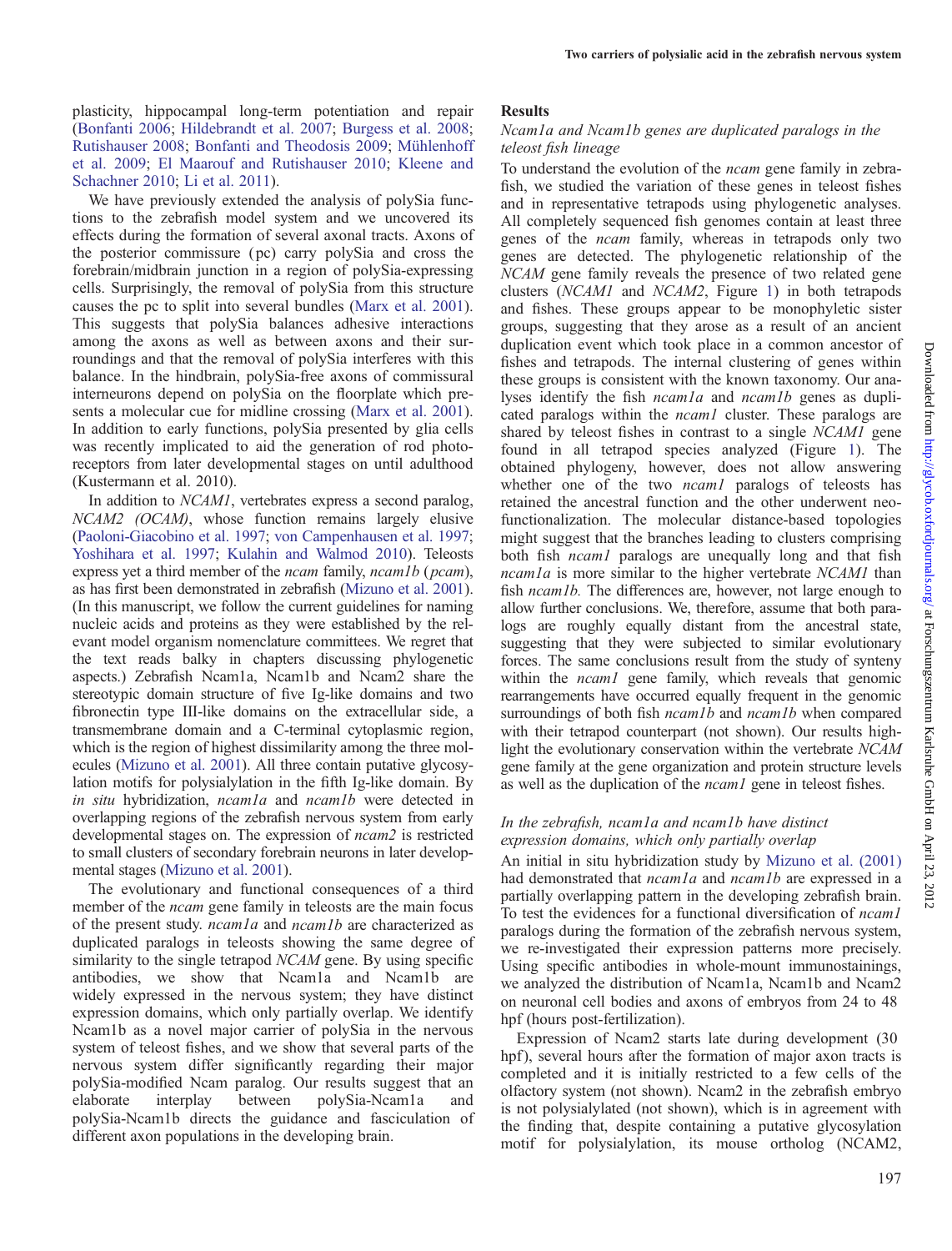<span id="page-2-0"></span>

Fig. 1. Evolutionary relationships among members of the Ncam gene family. Unrooted NJ tree showing the evolutionary relationships among members of the NCAM gene family in teleosts and representative tetrapod species. Numbers at bifurcations indicate supporting bootstrap values (1000 replications) for the NJ, ME and MP analyses. An asterisk indicates the different topology suggested by the MP analysis. Branch lengths correspond to evolutionary distances indicated by the scale (in base substitutions per site).

OCAM) is not polysialylated as well [\(Yoshihara et al. 1997](#page-13-0)). Evidences are accumulating that the Ig5 domain of NCAM2 is not permissive for polysialylation (K. Colley, personal communication). We therefore focused on the expression of Ncam1a and Ncam1b. Both are clearly detected by antibody staining in the central nervous system (CNS) from 24 hpf onwards. Ncam1a shows a more or less ubiquitous expression on cell bodies of the all parts of the brain (Figure [2](#page-3-0)A), whereas Ncam1b is concentrated in the area surrounding the diencephalic/mesencephalic border, in the anterior midbrain and in the otic vesicle (Figure [2C](#page-3-0)). In the spinal cord, Ncam1a and Ncam1b are detected on cell bodies (Figure [2](#page-3-0)B and D). Both show a similar expression pattern on all cells with exception of the floorplate, which is exclusively stained by the Ncam1a antibody (Figure [2](#page-3-0)B).

Regions of overlapping expression and regions of exclusion become more evident at 36 hpf (Figure [3](#page-3-0)). Ncam1a is rather evenly distributed in the forebrain and midbrain, showing a strong expression in the olfactory placode and olfactory bulb, the eye, the pc, the cerebellum anlage and the hindbrain (Figure [3A](#page-3-0)). Ncam1b expression, on the other hand, is restricted to the olfactory bulb, the epiphysis and the area surrounding the pc (Figure [3B](#page-3-0)). In the cerebellum anlage and the hindbrain, Ncam1b staining is strong but less distinct than the Ncam1a staining (Figure [3](#page-3-0)A and B). Cells of the otic vesicle are characterized by robust Ncam1b expression (Figure [3F](#page-3-0)), whereas Ncam1a is restricted to a small population of cells in

198

the rostral part of this structure (Figure [3](#page-3-0)E). The expression of both Ncam1a and Ncam1b in the CNS seems to be restricted to the cell bodies of neurons; the pc is the only axonal tract showing a distinct expression of Ncam1a (Figures [3A](#page-3-0) and [6](#page-6-0)). In the spinal cord as well, Ncam1a and Ncam1b are detected on cell bodies only. Whereas dorsal and medial parts express Ncam1a and Ncam1b rather evenly, the floorplate (Figure [3G](#page-3-0) and H), which is exclusively stained by the Ncam1a antibody (Figure [3](#page-3-0)G). In the peripheral nervous system, Ncam1a and Ncam1b are expressed on motor axons in the trunk and tail regions (Figure [3G](#page-3-0) and H) as well as on the cranial nerves nV, nVII (Figure [3](#page-3-0)C and D), nIX and nX and in the lateral line nerve (not shown).

In summary, both Ncam1a and Ncam1b are expressed in the zebrafish CNS. Whereas Ncam1a shows a stronger and more even expression pattern, Ncam1b is restricted to more specific brain regions.

# Addition of polySia is a posttranslational modification of both Ncam1a and Ncam1b

As the expression patterns of Ncam1a and Ncam1b in the zebrafish (Figures [2](#page-3-0) and [3](#page-3-0)) coincide with the localization of polySia [\(Marx et al. 2001](#page-13-0)), we determined whether one or both Ncam1 paralogs are polysialylated. Using morpholinos, we individually knocked down *ncam1a* or *ncam1b*, respectively, and we studied the polySia pattern in the resulting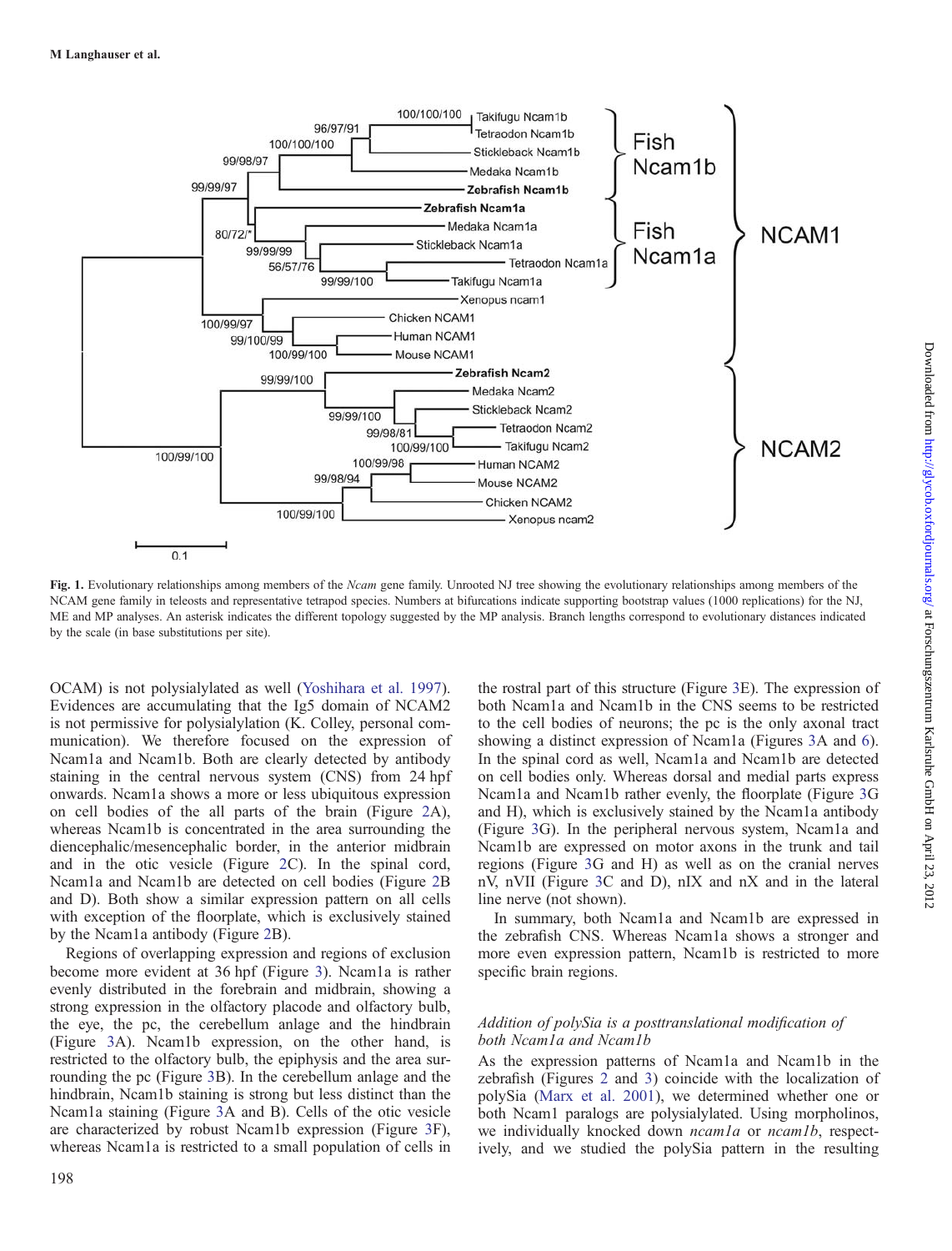<span id="page-3-0"></span>

Fig. 2. Expression of Ncam1a and Ncam1b in the developing zebrafish nervous system at 24 hpf. Embryos at 24 hpf labeled with antibodies against Ncam1a (A and B) or Ncam1b (C and D). (A) and (C) dorsal view (rostral to the left). (B) and (D) lateral view (rostral to the left). (A) Ncam1a is uniformly expressed on cell bodies throughout the brain and in the spinal cord. Prominent expression is detected in the olfactory system (os). (B) Ncam1b is expressed in the area surrounding the diencephalic/mesencephalic border (dmb), the otic vesicle (ov) and the spinal cord (sc). Floorplate cells (fp) of the sc exclusively express Ncam1a (B), whereas the other cells of the sc express both Ncam1a and Ncam1b (B and D).



Fig. 3. Expression of Ncam1a and Ncam1b in the developing zebrafish nervous system at 36 hpf. Embryos at 36 hpf labeled with antibodies against Ncam1a (A, C, E and G) or Ncam1b (B, D, F and H). (A) and (B) dorsal view of the head. (C)–(H) lateral view (rostral to the left). (A) Ncam1a is uniformly expressed on cell bodies throughout the brain. Prominent expression domains include the olfactory bulb (ob), the olfactory placode (op), the pc, the eye and the cerebellum anlage (ca). (B) Ncam1b is expressed in the olfactory bulb (ob), the epiphysis (e), the dorsal midbrain, the cerebellum anlage (ca) and the hindbrain (hb). Motor axons of the peripheral nervous system here shown for cranial nerves V and VII, express Ncam1a (C) more abundantly than Ncam1b (D). The otic vesicle shows a robust expression of Ncam1b on all cell bodies (F), whereas expression of Ncam1a is restricted to the rostral part (E). (G and H) Cells of the floorplate (fp) of the spinal cord (sc) exclusively express Ncam1a (G), whereas the other cells of the sc and the motor axons (ma) express both Ncam1a and Ncam1b.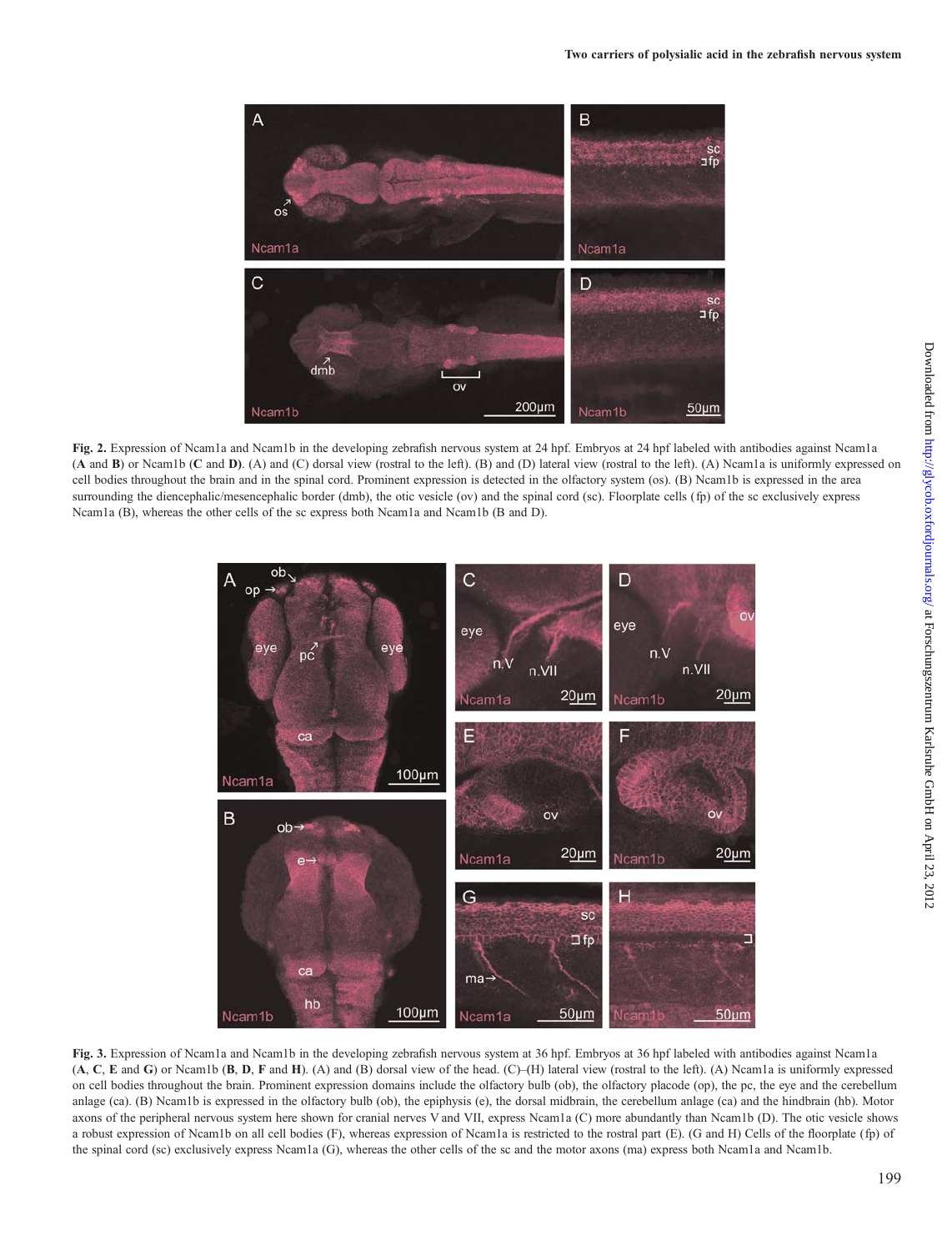<span id="page-4-0"></span>

Fig. 4. Both Ncam1a and Ncam1b carry polySia. (A–H) Embryos at 36 hpf labeled with antibodies against polySia (mAb 735; A, C, E and G) and a polyclonal serum detecting both Ncam1a and Ncam1b (Ab 740; B, D, F and H). Lateral views of the zebrafish tail (rostral to the left). (A and B) Control morpholino-injected embryos express polySia on all cells of the spinal cord (sc), the floorplate (fp, bracket) and the motor axons (ma, arrow) (A). Labeling of Ncam1a and Ncam1b (B) correlates with the polySia staining (A). ncam1a knockdown leads to a complete loss of polySia on floorplate cells, whereas polySia is still detectable in the spinal cord and on motor axons (C). Ncam1a/Ncam1b immunoreactivity displays the same pattern (D). (E and F) *ncam1b* knockdown reduces polySia immunoreactivity in the spinal cord and on motor neurons, whereas floorplate cells remain unaffected (E). The reduction in Ncam1a/Ncam1b immunoreactivity in the spinal cord and the motor axons is less pronounced than the polySia reduction (F), suggesting that these structures express Ncam1a molecules

morphants. Both morpholinos effectively and specifically suppress the expression of the targeted gene, as is demonstrated by immunostaining with specific antibodies for Ncam1a or Ncam1b [\(Supplementary data, Figure S1\)](http://glycob.oxfordjournals.org/lookup/suppl/doi:10.1093/glycob/cwr129/-/DC1). Specificity of the knockdown phenotype is further confirmed by mRNA rescue experiments (Figure [7](#page-7-0)H). Individual or double knockdowns of ncam1a or ncam1b do not cause a marked increase in mortality of the embryos ([Supplementary data, Figure S2](http://glycob.oxfordjournals.org/lookup/suppl/doi:10.1093/glycob/cwr129/-/DC1)). Apparently, neither cell adhesion molecule is unconditionally required for zebrafish development. We did, however, experience an increased frailness of knockdown embryos during immunostaining and embedding, indicative of an overall decrease in tissue connectivity in these specimens.

Single knockdowns of either *ncam1a* or *ncam1b* induce specific modifications of the polySia pattern, as is revealed by immunostainings using a monoclonal antibody against polySia and a polyclonal antiserum detecting both Ncam1a and Ncam1b (Figure 4C and E). The latter antibody was used in this experiment to enable a direct comparison of the expression levels of both Ncam paralogs. In *ncam1a* knockdown embryos, polySia staining is completely abolished in the floorplate of the spinal cord, whereas other cells are only slightly affected (Figure 4C). Knockdown of *ncam1b*, in contrast, noticeably reduces polySia expression in the spinal cord but does not obviously affect polySia on the floorplate (Figure 4E). A total reduction in polySia is only achieved by double knockdown of *ncam1a* and *ncam1b* (Figure 4G). These results show that in zebrafish both Ncam1a and Ncam1b, carry the polySia modification. Motor axons express both Ncam1a and Ncam1b, as becomes evident when comparing single and double knockdowns (Figure 4D, F and H). Most, if not all, polySia on the motor axons seems to be attached to Ncam1b, since ncam1b knockdown reduces polySia immunoreactivity to below the detection level (Figure 4E).

To achieve a spatially resolved quantification of polySia carriers, we detected polySia with an affinity probe, endosialidaseN (EndoN)-green fluorescent protein (GFP), which serves as a dose-dependent single-step reagent for substrate labeling and quantification in fluorescence microscopy [\(Jokilammi et al. 2004](#page-12-0)). In the spinal cord, application of the ncam1b morpholino leads to a stronger reduction in polySia (gray bar in Figure 4J) than application of the  $ncam1a$  mor-

without attached polySia. Double knockdown of  $ncam1a$  and  $ncam1b$  reduces polySia immunoreactivity (G) and Ncam1a/Ncam1b immunoreactivity (H) completely. Scale bar in (A) applies to (A)–(H). (I–N) Quantification of polySia expression: polySia was detected after morpholino knockdown of ncam1a or ncam1b in 36 hpf embryos by labeling with EndoN-GFP, a dose-dependent affinity probe and quantified by fluorescence microscopy. (I and L) control morpholino-injected embryos, lateral views (rostral to the left) of tail (I) and head (L) showing the regions selected for quantification. Boxes indicate spinal cord (sc) and floorplate (fp) in (I) and cerebellum anlage (ca) and otic vesicle (ov) in (L). (J–L) Fluorescence intensity of polySia labeling relative to control morpholino-injected specimen after morpholino knockdown of ncam1a (black bars) and ncam1b (gray bars) in spinal cord (ncam1a-MO: 50.1%, ncam1b-MO: 28.6%) (J); floorplate (ncam1a-MO: 7.8%, ncam1b-MO: 74.4%) (K); cerebellum anlage (ncam1a-MO: 32.3%, ncam1b -MO: 52.5%) (M); and otic vesicle (ncam1a-MO: 85.1%, ncam1b -MO: 30.5%) (N).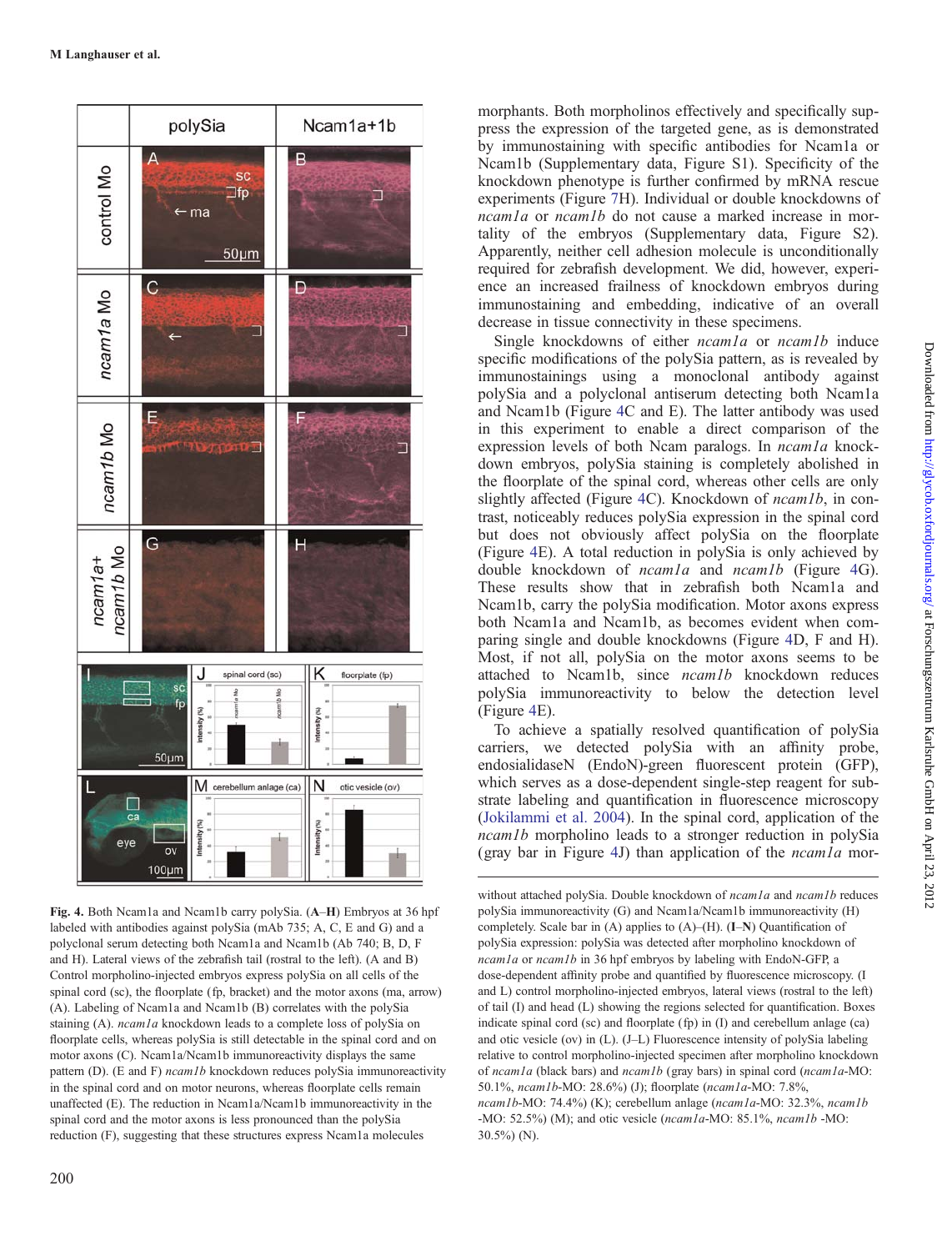<span id="page-5-0"></span>

Fig. 5. Ncam1b is a substrate for polysialylation by both St8Sia2 and St8Sia4. Wild-type embryos were injected at the 1-cell stage with Tol2 plasmids encoding Ncam1b (A–I and A'–I'), St8Sia2 (D–F and D'–F') or St8Sia4 (G–I and G'–I') driven by the  $\alpha$ -actin promoter. Embryos were fixed at 36 hpf and double immunostained with a polyclonal serum detecting both Ncam1b and Ncam1b (Ab 740; green) and antibodies against polySia (mAb 735; red) as indicated. Individual stainings or overlays are indicated in the figure.  $(A')-(I')$  show enlargements of  $(A)$ –(I). Injections induce a punctate expression of Ncam1b in the ventral portion of the myotomes (arrows and arrowheads). When Ncam1b is co-expressed with either St8Sia2 (D–F) or St8Sia4 (G–I), a fraction of these puncta contain polySia (arrowheads) indicative of polysialylated Ncam1b (E, F, H and I). Arrows indicate the patches of non-polysialylated Ncam1b.

pholino (black bar in Figure [4](#page-4-0)J), indicating that Ncam1b is the major carrier of polySia in this structure. Whereas about two of three of polySia on neurons of the spinal cord is attached to Ncam1b, floorplate cells contain more than 7-fold as much polySia-Ncam1a than polySia-Ncam1b (Figure [4](#page-4-0)K). PolySia expression on motor axons is too weak to enable a reliable quantification by EndoN-GFP labeling. Similar to the spinal cord, the rostral CNS consists of areas which are rather specialized with regard to the polySia carrier and of areas expressing roughly equal amounts of polySia-Ncam1a and polySia-Ncam1b. The latter case is exemplified by the cerebellum anlage. Here, the amount of EndoN-GFP is reduced to  $\sim$ 30% after *ncam1a* knockdown (black bar in Figure [4](#page-4-0)M) compared with a reduction in  $\sim$  50% after *ncam1b* knockdown (gray bar in Figure [4M](#page-4-0)). A rather specialized region in the rostral brain is the otic vesicle which expresses significantly more Ncam1b than Ncam1a (Figure [3E](#page-3-0) and F). Accordingly, polySia quantification after morpholino knockdown reveals a 3:1 ratio of polySia-Ncam1b:polySia-Ncam1a in the otic vesicle (Figure [4](#page-4-0)N).

Taken together, we show that Ncam1b, besides Ncam1a, is a prominent carrier of polySia in the zebrafish nervous system. Whereas polySia-Ncam1a is expressed predominantly in rostral regions, polySia-Ncam1b prevails caudally. Exceptions of this rule are the otic vesicle and the midbrain region surrounding the pc, which carry mostly polySia-Ncam1b, and the floorplate of the spinal cord, which expresses exclusively polySia-Ncam1a.

## Ncam1a and Ncam1b are substrates for polysialylation by both polysialyltransferases St8Sia2 and St8Sia4

Two polysialyltransferases synergistically interact in generating polySia on mammalian NCAM, namely St8Sia2 and St8Sia4 ([Nakayama et al. 1998](#page-13-0)). In the zebrafish embryo, however, St8Sia2 appears to be the sole enzyme responsible for polysialylation, as morpholino knockdown of st8sia2 results in a reduction in polySia to levels below the detection limit [\(Marx et al. 2007\)](#page-13-0). The second polysialyltransferase encoded by the zebrafish genome, St8Sia4, is expressed in later developmental stages, rather weakly and only in small cell populations ([Marx et al. 2001](#page-13-0); [Rieger et al. 2008;](#page-13-0) [Chang](#page-12-0) [et al. 2009](#page-12-0)). To study the ability of both polysialyltransferases to act on both Ncam paralogs, Ncam1a and Ncam1b, we ectopically expressed ncam1a or ncam1b in combination with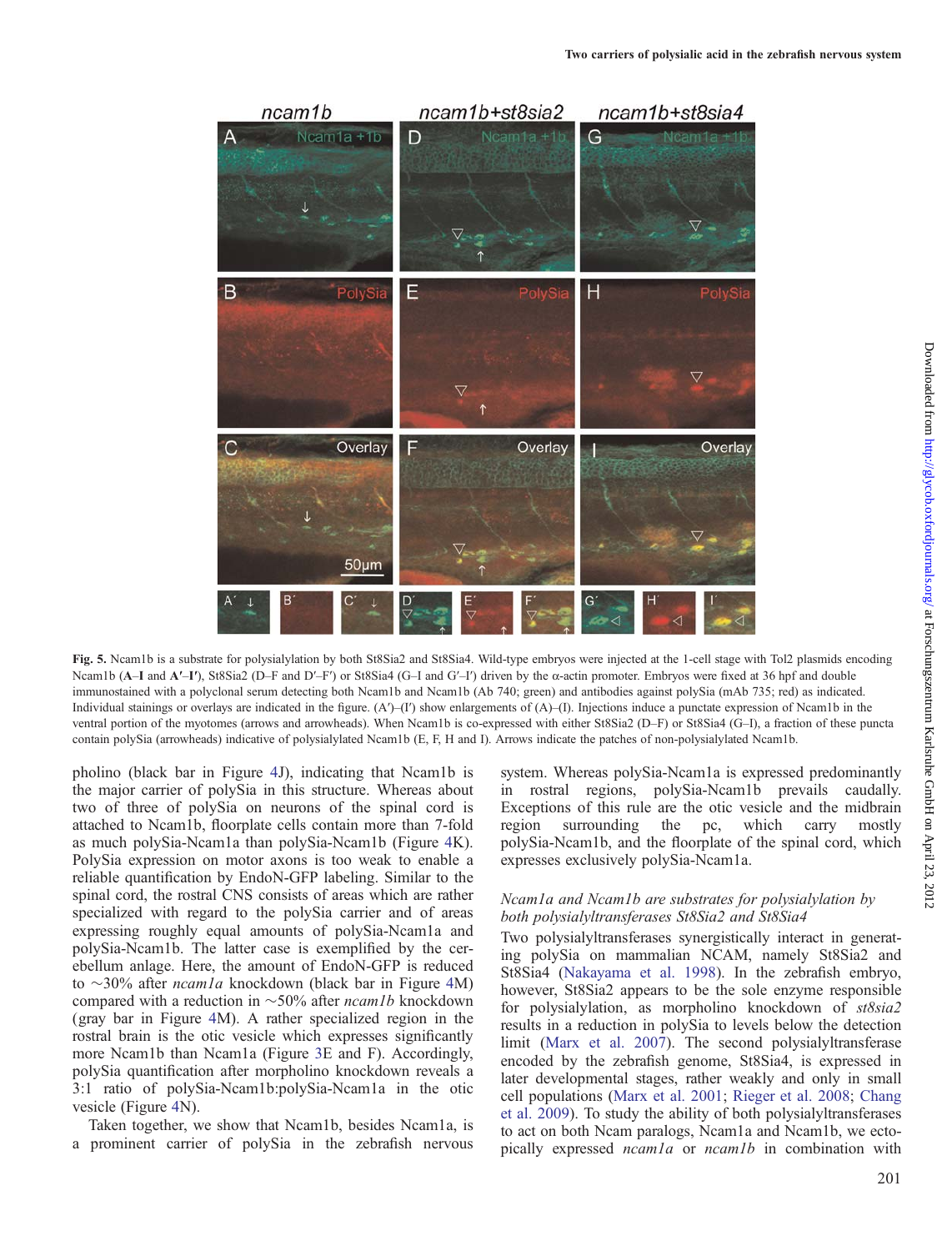<span id="page-6-0"></span>

Fig. 6. Complementary expression patterns of Ncam1a, Ncam1b and polySia in the midbrain region surrounding the pc. (A–I) Confocal images showing the heads (dorsal views, rostral to the top) of zebrafish embryos at 36 hpf immunostained for polySia (red), Ncam1a (magenta), Ncam1b (magenta) or Tag-1 (green) to label axons of the pc, as indicated. Scale bar in (A) applies to  $(A)$ –(F) and in (G) to (G)–(I).  $(A-F)$  In wild-type embryos, polySia and Ncam1a are expressed on almost all cells in the midbrain and on axons of the pc (arrows). Ncam1b expression is restricted to cells surrounding commissural axons (bracket in C), and Ncam1b is not detected on the axons themselves. (G–I) PolySia staining of embryos after morpholino knockdown of polysialyltransferase st8sia2, ncam1a or ncam1b, respectively. (G) Knockdown of st8sia2 leads to an almost complete loss of polySia immunoreactivity. (H) Knockdown of ncam1a removes polySia on pc axons and in posterior and anterior regions of the midbrain. (I) Knockdown of *ncam1b* leads to an almost complete reduction in polySia on cells surrounding the pc, but does not affect polySia on the axons themselves (arrow) and in anterior and posterior parts of the midbrain.

either st8Sia2 or st8sia4 in skeletal muscle cells of zebrafish embryos by the use of the Tol2 system [\(Kwan et al. 2007](#page-12-0)). No endogenous Ncam1a, Ncam1b, polysialyltransferases or polySia are detected in this tissue ([Marx et al. 2001;](#page-13-0) [Mizuno](#page-13-0) [et al. 2001;](#page-13-0) [Rieger et al. 2008](#page-13-0); [Chang et al. 2009](#page-12-0); Figures [2](#page-3-0) and [3](#page-3-0)). We find that the  $\alpha$ -actin promoter used for these studies drives a punctate expression of Ncam1b in the ventral portion of the myotomes (Figure [5A](#page-5-0), D and F), and we find polySia co-localized with a fraction of these puncta if St8Sia2 or St8Sia4 are co-expressed (Figure [5E](#page-5-0) and H). The same holds for Ncam1a ([Supplementary data, Figure S3](http://glycob.oxfordjournals.org/lookup/suppl/doi:10.1093/glycob/cwr129/-/DC1)). Consequently, St8Sia2 and St8Sia4 are able to polysialylate both Ncam1a and Ncam1b.

## PolySia-Ncam1a and polySia-Ncam1b have distinct roles in regulating the growth patterns of commissural and motor axons

The widespread, yet distinct, expression of Ncam1a and Ncam1b suggests discrete functions during the development of the CNS which are expected to be modulated by polysialylation. An established model to study the axonal guidance in the zebrafish is the pc, whose axons critically depend on the presence of polySia for correct projection and bundling. The

202

pc is formed between 20 and 22 hpf by a few pioneering axons which extend from neurons located laterally in the rostral midbrain [\(Chitnis and Kuwada 1990](#page-12-0); [Ross et al. 1992](#page-13-0); [Hjorth and Key 2002](#page-12-0); [Marx et al. 2007](#page-13-0)). Roughly 100–200 axons are added to the pc between 30 and 38 hpf ([Wilson](#page-13-0) [et al. 1990\)](#page-13-0). These axons cross dorsally at the junction of the forebrain and the midbrain in a single fasciculated bundle. We have previously shown that pc axons split into several tightly fasciculated bundles after the removal of polySia ([Marx et al.](#page-13-0) [2001](#page-13-0), [2007\)](#page-13-0). Here, we reinvestigate this behavior with respect to Ncam1a and Ncam1b.

Immunostainings of control embryos (Figure 6A–F) and of embryos after morpholino knockdown of *ncam1a*, *ncam1b* or st8sia2 (Figure 6G–I) demonstrate the complementary expression patterns of Ncam1a, Ncam1b and polySia in the midbrain region surrounding the pc which is summarized as follows (Figure [9\)](#page-9-0): (i) axons in the pc express only polySia-Ncam1a, (ii) the pc grows in a region of the forebrain/midbrain junction with neuronal cell bodies expressing polySia-Ncam1b and Ncam1a without polySia modification and (iii) more rostral and more caudal regions express polySia-Ncam1a but no Ncam1b.

Consistent with the distinct expression patterns, morpholino knockdowns of either *ncam1a* or *ncam1b* affect the growth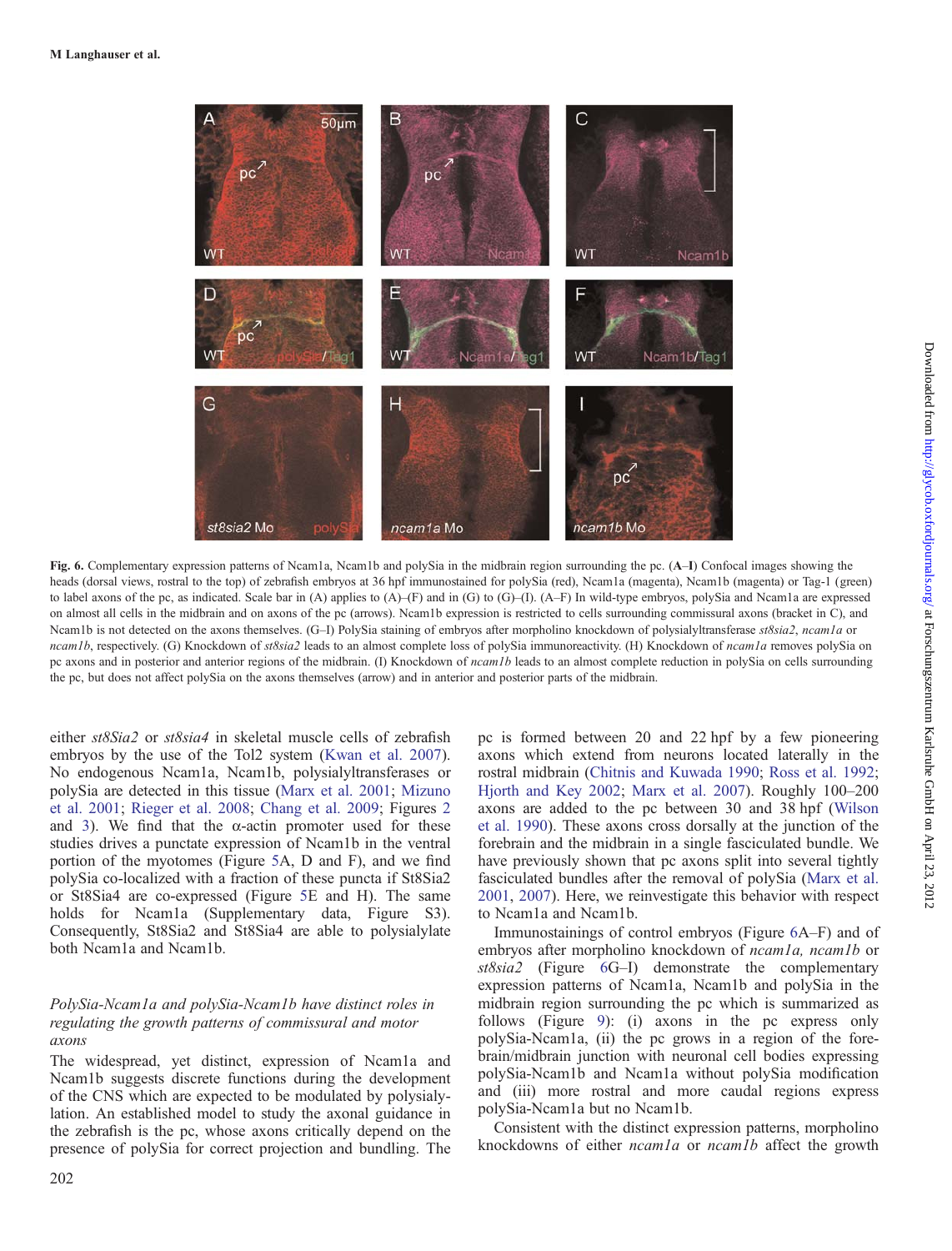<span id="page-7-0"></span>

Fig. 7. Ncam1a, Ncam1b and polySia affect the axonal growth in the pc. (A–F) pc's (dorsal views, rostral to the top) of zebrafish embryos at 36 hpf immunostained for Tag-1 after morpholino injection. Scale bar in (A) applies to (A)–(F). (A) In control morpholino-injected embryos, pc axons grow in a fasciculated bundle (arrow). (D) In *st8sia2* knockdowns, the pc splits into several bundles (arrows). (B and E) In *ncam1a* knockdown embryos, the pc splits up into several bundles (arrows), reminiscent to the phenotype of st8sia2 knockdowns. (C and F) In ncam1b knockdown embryos, pc axons cease their dorsally directed growth in a region where *ncam1b* expression in the midbrain usually starts (arrows) and only a few axons continue their growth toward the dorsal midline (arrowheads). (G) Quantification of growth pattern defects of the pc after knockdown of *ncam1a*, *ncam1b* or  $st8sia2$ . Three phenotypes of pc axon growth patterns are classified: "fasciculated", the pc forms a single fasciculated bundle (blue); "split bundle", the pc is separated into several bundles of medium thickness (red); "ceased growth", most axons of the pc stop their growth before reaching the midline (green). The midline is indicated by a dashed line. Significance was tested with a  $k \times 2$  chi-square test after Brandt–Snedecor ( $P < 0.001$ ). (H) Co-injection of mRNAs encoding for Ncam1a or Ncam1b rescues the phenotype induced by morpholino knockdown. Quantification as in (G).

pattern of axons in the pc in specific ways. Phenotypes resulting from knockdowns of either *ncamla* or *ncamlb* are rescued by co-injection of *ncam1a* or *ncam1b* mRNAs, indicating the specificity of the effects (Figure 7H). Rescue is significant, though not complete, which results from the fact that the penetrance and distribution of injected mRNAs are

reduced compared with those of the small morpholino molecules ([Eisen and Smith 2008;](#page-12-0) [Bill et al. 2009\)](#page-12-0). Whereas the axons of the pc grow in one tightly fasciculated bundle in over 75% of control morpholino-injected embryos (arrow in Figure 7A; "fasciculated" phenotype in Figure 7G), knockdown of polysialyltransferase St8Sia2 causes the pc to split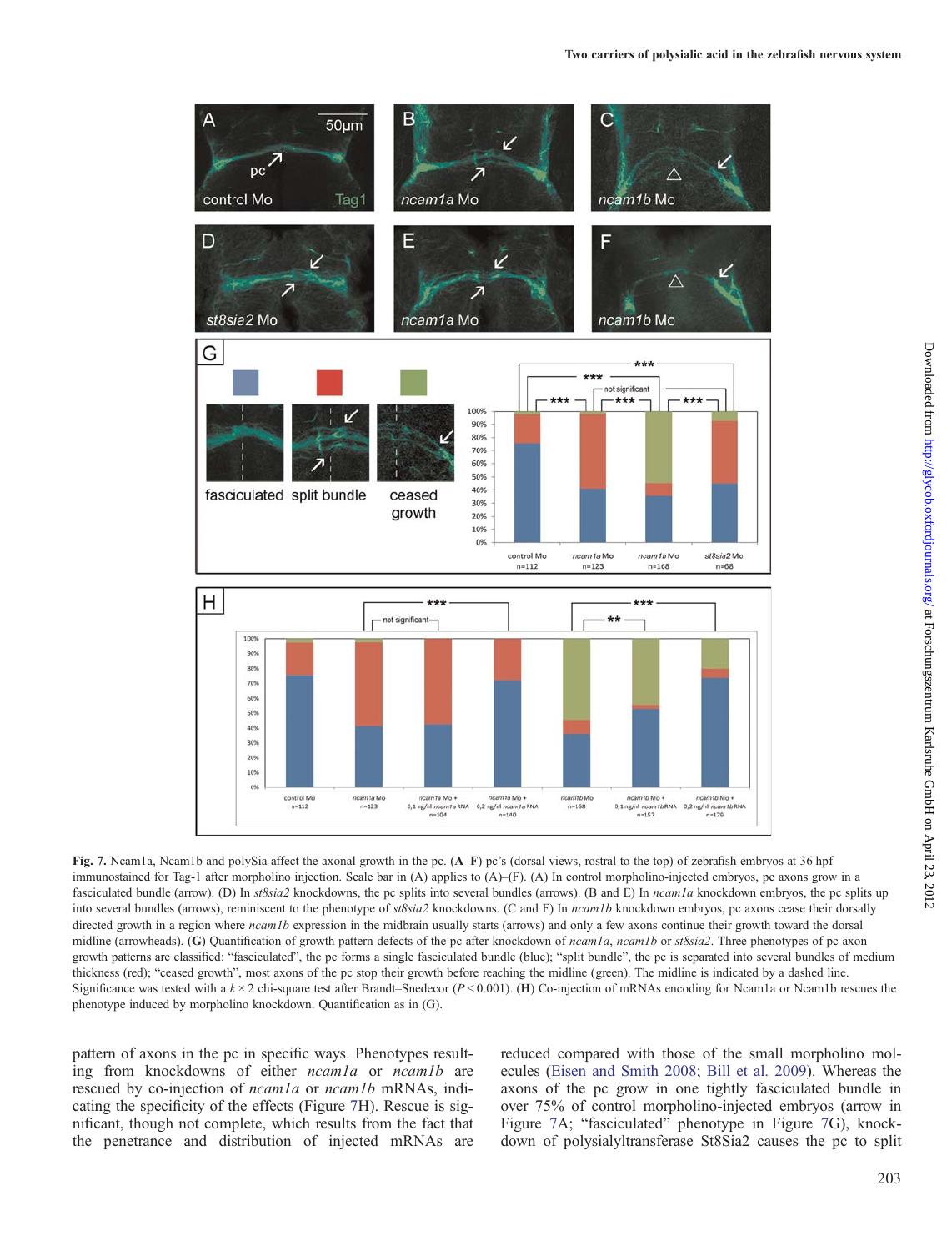up into several fasciculated axon bundles in 47% of the embryos (arrows in Figure [7D](#page-7-0), "split bundle" phenotype in Figure [7G](#page-7-0)). Removal of Ncam1a practically reproduced the effects observed after polySia removal; 56% of the embryos show the "split bundle" phenotype under these conditions (Figure [7](#page-7-0)B, E and G). Separation of the pc into these bundles is restricted to more medial regions (arrows in Figure [7B](#page-7-0), E and D). Removal of Ncam1b causes a different phenotype: in 54% of the embryos most axons of the pc seem to cease their dorsally directed growth in a region where Ncam1b expression in the midbrain usually starts (arrows in Figure [7](#page-7-0)C and F; "ceased growth" phenotype Figure [7G](#page-7-0)). Only a few, single axons continue their growth toward and across the dorsal midline (arrowheads in Figure [7](#page-7-0)C and F). In *ncam1b* knockdowns, we neither found an obvious reduction in cells in the nuclei from which the pc emanates nor a reduction in the thickness of the pc before it reaches the midbrain region which normally expresses *ncam1b*. Thus, we conclude that Ncam1b is required neither for the specification of pc neurons nor for the initiation of axon outgrowth. The most obvious explanation for the observed pc growth pattern is that Ncam1b on brain cell bodies is a prerequisite for pc axons to continue growing toward the midline in the dorsal midbrain. The diverse functional roles of Ncam1a and Ncam1b during the development of the pc clearly indicate a subfunctionalization after gene duplication. Whereas polySia on Ncam1a is involved in the fasciculated growth pattern of axons in the pc, Ncam1b serves as an instructive guidance cue for the dorso-medial directed growth of these axons. This feature of Ncam1b might be independent of polysialylation, as the removal of polySia—despite inducing the "split bundle" phenotype—does not inhibit the dorsally directed outgrowth of pc axons.

Besides the pc, spinal motor axons are a major population of axons which carry polySia. Here, Ncam1b was determined as the predominant polysialylated cell adhesion molecule (Figure [4\)](#page-4-0). Whereas the removal of polySia was found to have no effect on the motor axon growth pattern ([Marx et al. 2001](#page-13-0), [2007](#page-13-0)), morpholino knockdown of ncam1b induces obvious morphological defects. The ventrally projecting motor axons extend irregularly, follow a staggered path and show ectopic branching rather than following the straight route observed in controls (Figure 8). The phenotype after *ncam1a* knockdown is less severe, as  $ncam1a$  is less prominently expressed in the spinal motor axons (Figure 8). Ncam1b is, thus, required in spinal motor axons for correct extension into their target<br>region. The morphant phenotypes resulting from region. The morphant phenotypes resulting from morpholino-induced knockdowns of *ncam1a* and *ncam1b* clearly show that the duplicated polySia carriers in teleost fish perform diverse and intricately regulated functions in axon growth and guidance.

# Discussion

By combining bioinformatics and phylogenetic analyses, molecular developmental techniques and loss-of-function experiments, we determined the evolutionary origin of the members of the ncam gene family in teleost fishes and analyzed their activity in the developing zebrafish embryo.

Our analyses identify the fish *ncamla* and *ncamlb* genes as duplicated paralogs shared by teleost fishes in contrast to a single NCAM1 gene found in all tetrapod species analyzed. The duplication of the ancestral NCAM1 gene could have resulted from the ray-finned fish-specific genome duplication event which took place  $\sim$ 350 million years ago ([Amores](#page-12-0) [et al. 1998;](#page-12-0) [Christoffels et al. 2004](#page-12-0); [Jaillon et al. 2004](#page-12-0); [Vandepoele et al. 2004](#page-13-0); [Meyer and Van de Peer 2005](#page-13-0)). Following duplication, the most probable fate for a pair of duplicated genes is non-functionalization of one copy by



Fig. 8. Knockdown of ncam1b affects the growth of spinal motor axons. Wild-type embryos were injected at the 1-cell stage with the indicated morpholinos, and embryos were fixed at 36 hpf and immunostained for Tag-1 to visualize axons. To quantify growth pattern defects after knockdown, three phenotypes of axon growth patterns are classified as depicted in the right panel; shown are lateral views of the trunk region, rostral to the left.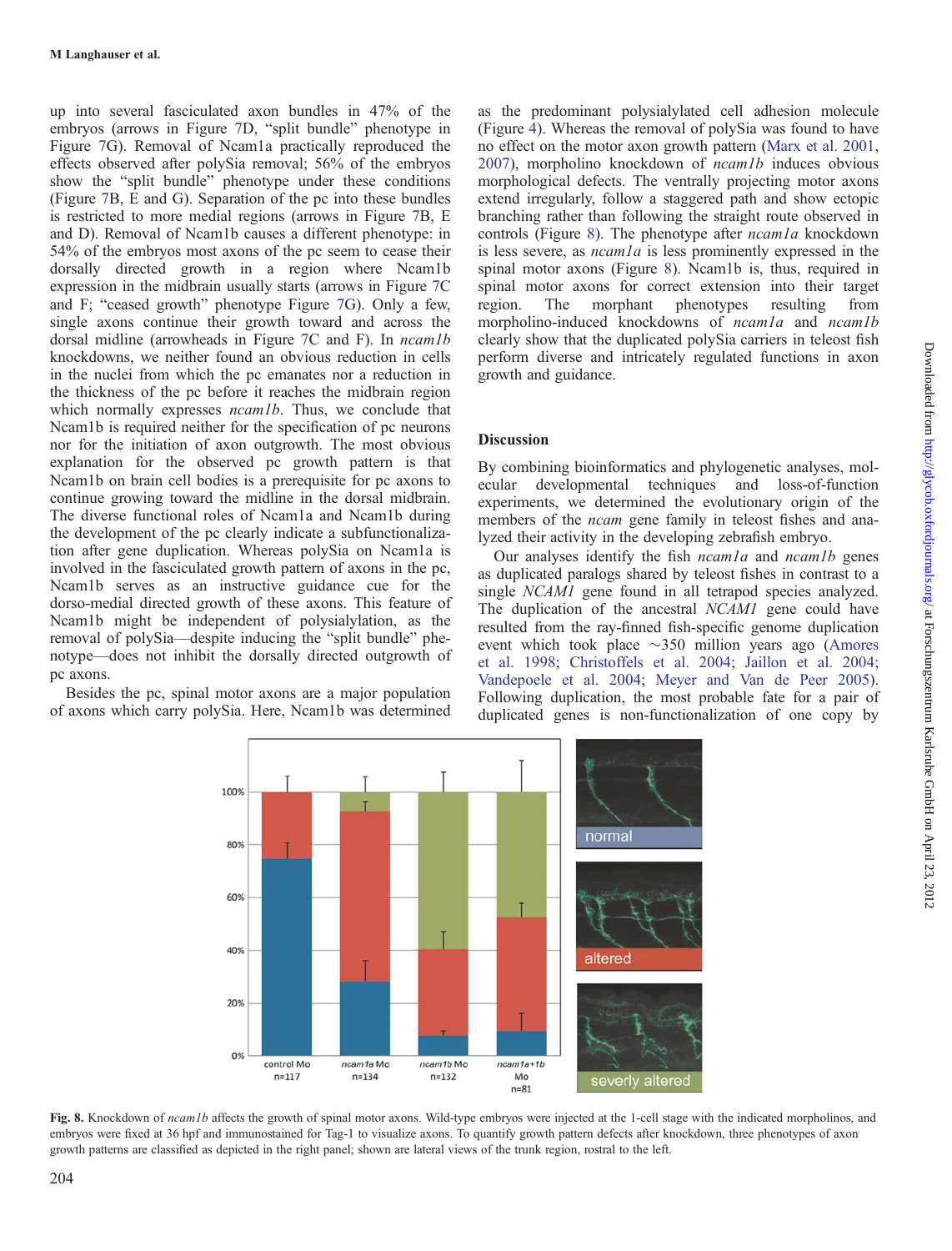<span id="page-9-0"></span>

Fig. 9. Summary of Ncam1a, Ncam1b and polySia expression in the dorsal midbrain and the growth pattern of the pc after various knockdowns. Axons of the pc express only polySia-Ncam1a and grow as a single fasciculated bundle in a region of the midbrain with neuronal cell bodies expressing mainly polySia-Ncam1b. More rostral and more caudal regions of the midbrain express polySia-Ncam1a but not Ncam1b. Knockdown of either ncam1a or st8sia2, to remove polySia, causes axons of the pc to split into several fasciculated bundles (arrows). In contrast, blocking L1 with antibodies results in a defasciculation of the pc (double-headed arrow). Knockdown of  $ncam1b$  causes pc axons to cease their dorsally directed growth in a region where  $ncam1b$  expression in the midbrain usually starts (arrowhead).

accumulation of deleterious mutations under relaxed selective constrains ([Ohno 1970](#page-13-0)). Two scenarios have been suggested to explain the retaining of both copies of a duplicated gene. One of the duplicated genes could have acquired a new beneficial function, which is then positively selected (neofunctionalization), whereas the other one retains an ancestral function ([Ohno 1970](#page-13-0)). Alternatively, to explain the grade and endurance of retention of duplicated genes in genomes, the "duplication, degeneration and complementation model" proposes subfunctionalization, i.e. partitioning of ancestral functions between copies, as the outcome of duplication [\(Force et al.](#page-12-0) [1999](#page-12-0)). The combination of both scenarios (subfunctionalization followed by neofunctionalization) was also proposed [\(He and](#page-12-0) [Zhang 2005](#page-12-0); [Lynch and Force 2009\)](#page-13-0). Almost all identified duplicated gene pairs in fish genomes have diverged in spatial and/or temporal expression during embryogenesis and about a quarter of them diverged in functions by acquisition of novel protein domains or changes in the subcellular localization of gene products [\(Kassahn et al. 2009](#page-12-0)). Here, we report a further example of a pair of duplicated genes involved in the development of the CNS which underwent subfunctionalization.

The single NCAM1 of tetrapods has so far been regarded as the most prominent polysialylated protein in animals ([Bonfanti 2006](#page-12-0); [Gascon et al. 2007,](#page-12-0) [2010](#page-12-0); [Hildebrandt et al.](#page-12-0) [2010](#page-12-0)). By a combination of morpholino knockdown and whole-mount immunostaining with specific antibodies, we here demonstrate that teleost fish express two Ncam1 paralogs which both carry polySia. In the developmental stages analyzed in this study, the expression pattern of ncam1b matches the expression pattern of polySia after *ncam1a* knockdown indicating that there are no prominent cell populations expressing non-polysialylated Ncam1b. This indicates that polysialylation may be an equally important post-translational modification of both teleost Ncam paralogs. Morpholino knockdown of st8sia2 results in a reduction in polySia to levels below the detection limit, suggesting that polySia formation in early zebrafish development exclusively depends on St8Sia2. The second polysialyltransferase encoded by the zebrafish genome, St8Sia4, is expressed in later developmental stages, rather weakly and only in small cell populations ([Marx](#page-13-0) [et al. 2007](#page-13-0); [Rieger et al. 2008](#page-13-0); [Chang et al. 2009](#page-12-0)). By ectopic co-expression in zebrafish, we have, however, shown that St8Sia4, like St8Sia2, is able to add polySia to Ncam1a and Ncam1b. St8Sia4 may participate in regulating the polySia state of Ncam1a and/or Ncam1b in particular cell populations in later larval stages or in adult fish. The feature of polysialylation has, accordingly, been retained by both teleost Ncam paralogs.

Several groups of neurons in the CNS express Ncam1a or Ncam1b exclusively, which suggests a functional diversification of these cell adhesion molecules. One example for a cell population highly specialized in this regard is the floorplate of the spinal cord which is dominated by Ncam1a, whereas Ncam1b shows a somewhat stronger expression in the rest of the spinal cord. Commissural axons that cross the floorplate do not express Ncam1a but they require polySia-Ncam1a on the floorplate as a molecular cue for growing toward the contralateral side [\(Marx et al. 2001](#page-13-0)). The interaction partner on these axons for polySia on floorplate cells has yet to be identified. The effect of *ncam1b* knockdown on the growth pattern of commissural hindbrain axons was not studied herein, since these axons and the floorplate do not express detectable amounts of Ncam1b.

The situation is different for axons of the pc. These axons cross dorsally at the junction of the forebrain and the midbrain in a fasciculated bundle. As summarized in Figure 9, axons of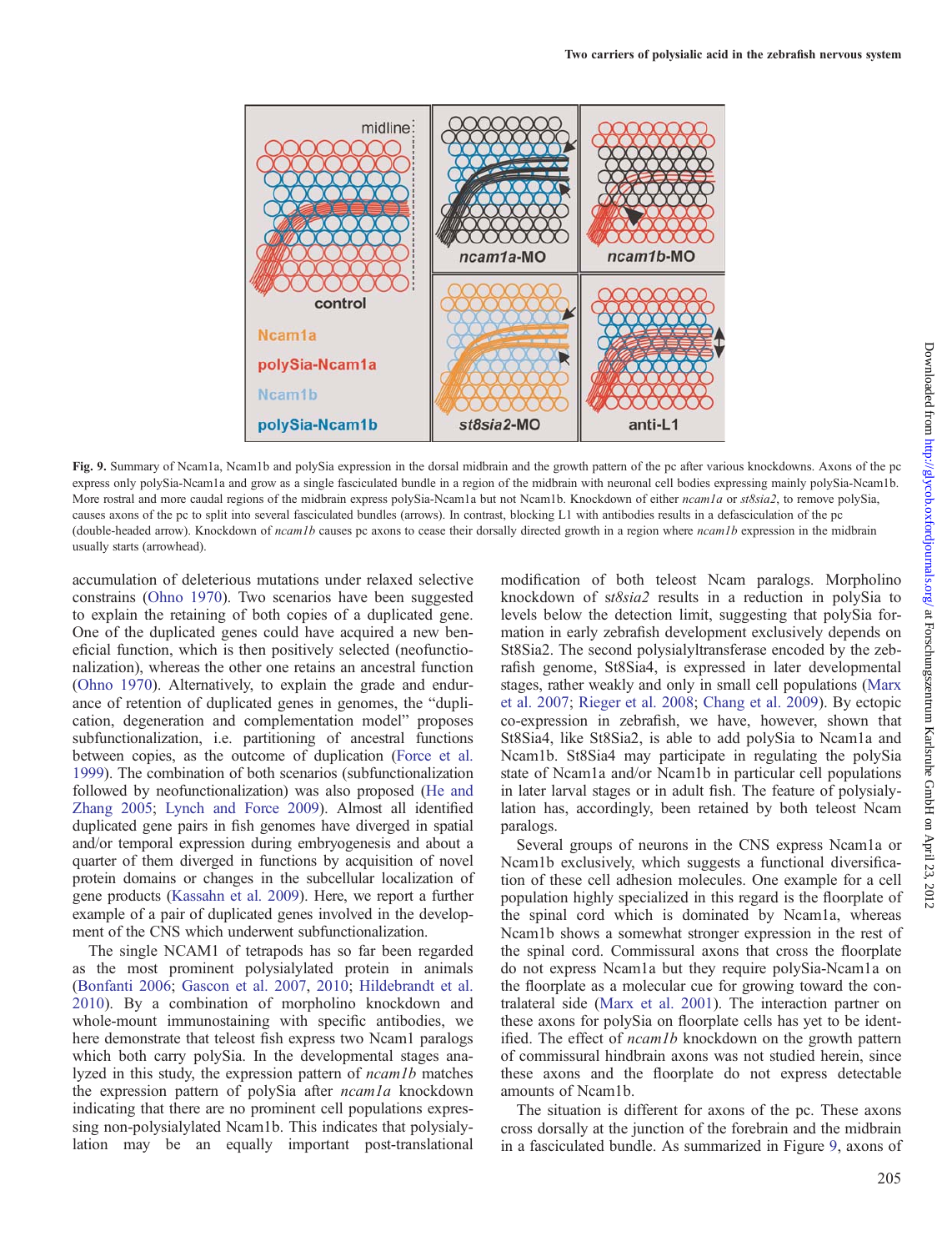the pc express polySia-Ncam1a in addition to the Ig-superfamily member L1 ([Weiland et al. 1997\)](#page-13-0). These axons project to the contralateral side by growing in contact with cells expressing mainly polySia-Ncam1b. Removal of polySia from both the pc axons and their environment by either injection of the polySia degrading enzyme EndoN [\(Marx et al. 2001](#page-13-0)) or morpholino knockdown of the polySia synthesizing enzyme St8Sia2 ([Marx et al. 2007](#page-13-0)) induces a split of the pc into several tightly fasciculated bundles of medium thickness (Figure [9](#page-9-0)) crossing the midline. This phenotype contrasts the effects of blocking L1 by functional antibodies ([Weiland et al. 1997](#page-13-0)) which cause the pc to completely defasciculate and form a single but thicker bundle of loosely associated axons which cross the midline (Figure [9\)](#page-9-0). We have interpreted the polySia-negative phenotype to result from an increase in environmental attraction which causes several single growth cones of pioneering axons to steer toward the dorsal midline on a more deviated path [\(Marx et al. 2001\)](#page-13-0). Follower axons then build fascicles with any of the pioneering axons. Morpholino knockdown of ncam1a reduces polySia immunoreactivity on the pc axons only, but not in their environment. Since this induces the same growth pattern as the removal of total polySia (Figure [9\)](#page-9-0), we conclude that polySia on commissural axons (attached to Ncam1a) but not in their environment (attached to Ncam1b) is required for preventing the pc to split into several bundles. While the role of Ncam1a in formation of the pc seems to be reduced to that of a carrier of polySia on the pc axons, Ncam1b has a different function. In ncam1b morpholino knock-down embryos, most pc axons cease their growth in a lateral position and never reach the dorsal brain surface (Figure [9](#page-9-0)). Only a few axons cross, either as single axons or in small bundles. Thus, Ncam1b seems to be required in the environment of the pc axons to provide supportive growth conditions which enable the axons to cross the brain hemispheres. In contrast, polySia attached to Ncam1b in the environment seems not to be necessary because polySia removal does not prevent pc axons from growing toward the midline (Figure [9](#page-9-0)). The nature of the axonal ligand for Ncam1b is not known. However, our experiments suggest that it is neither Ncam1b, since it is not found on axons of the pc, nor Ncam1a, since the removal of Ncam1a from the axons does not lead to a growth arrest. In summary, a well-balanced interplay of at least three members of the Ig superfamily and their glycosylation by polysialylation seems to be involved in proper guidance of pc axons toward the dorsal midline. Similar observations have been made for axons of the anterior commissure in zebrafish embryos, where the interactions of L1 and Semaphorin3D regulate the fasciculation pattern [\(Wolman et al. 2007](#page-13-0)). Whereas axons of the pc require Ncam1b in their surroundings for correct extension, spinal motor neurons dependent on axonally expressed Ncam1b for regular growth pattern. Both situations are similar as far as they seem not to be dependent on polySia-attached Ncam1b.

In conclusion, *ncam1a* and *ncam1b* have undergone substantial functional diversification after having arisen from a common ancestor by genome duplication. Differences on the molecular level are most obvious in the cytoplasmic domains of the proteins, a region considerably smaller in Ncam1a than

in Ncam1b. The cytoplasmic domain of Ncam1b contains an amino acid stretch which is encoded by a homolog of mouse ncam1 exon 18 and is not found Ncam1a. As the cytoplasmic domain contains binding sites for various intracellular signal adaptor and effector proteins ([Büttner et al. 2005](#page-12-0); [Maness and](#page-13-0) [Schachner 2007](#page-13-0); [Cassens et al. 2010;](#page-12-0) [Kleene et al. 2010](#page-12-0)), these differences might have conferred an important functional diversification of  $ncam1a$  and  $ncam1b$ . On the cellular level, diversification is furthermore realized by distinct expression domains. These findings clearly argue for a subfunctionalization of *ncam1a* and *ncam1b*; convincing evidence for a neofunctionalization is yet elusive. Gene duplication in the teleost lineage has created the basis for intricately fine-tuning the regulation of cell adhesion and axon guidance phenomena by varying the spatio-temporal expression of two NCAM paralogs and two polysialyltransferases. In more general, our data highlight the suitability of zebrafish as a non-mammalian model (i) to study evolutionary mechanisms after gene duplication and (ii) to elucidate the diverse functions of neuronal cell adhesion molecules and their modification by polySia in the nervous system.

# Materials and methods

# Animal care and maintenance

Wild-type and golden strains of the zebrafish, Danio rerio, were obtained from the University of Konstanz. Embryos were collected by natural spawning and raised at 28.5°C in E3 medium [\(Haffter et al. 1996\)](#page-12-0) containing 0.02% Methylene blue. Developmental stages were characterized by the criteria of [Kimmel et al. \(1995\).](#page-12-0) For immunostaining, 0.003% 1-phenyl-2-thiourea was added to the E3-incubation medium 24 hpf. Embryos were anesthetized and then subjected to fixation with 4% paraformaldehyde.

# Phylogenetic and genomic analyses

Complete coding regions of the 140 kDa isoform of ncam1a and of ncam1b were obtained by reverse transcription of total RNA (24 and 36 hpf embryos) and subsequent polymerase chain reaction (PCR) amplification. They were cloned into plasmid vector ( pCRII-Blunt-TOPO®; Invitrogen, Carlsbad, CA) and confirmed by sequencing (LCG Genomics). GenBank accession numbers are: *ncam1a*, HM467818; ncam1b, HM467819. Previously determined sequences of the 140 kDa isoform of Ncam1a (NCAM), Ncam1b (PCAM) and Ncam2 (OCAM) of zebra fish (D. rerio), medaka (Oryzias latipes), stickleback (Gasterosteus aculeatus), tetraodon (Tetraodon nigroviridis) and fugu fish (Takifugu rubripes) were downloaded from the GenBank ([www.ncbi.nlm.nih.gov\)](www.ncbi.nlm.nih.gov) and Ensembl (<http://www.ensembl.org>) databases. Identities of obtained sequences were tested by reciprocal tBLAST searches for the best hit. Amino acid sequences were aligned using the ClustalW algorithm implemented in the MEGA version 4 [\(Tamura et al. 2007\)](#page-13-0). NCAM1 and NCAM2 coding sequences of human, mouse, chicken and frog were included as outgroups for each gene. Phylogenetic analyses were conducted under neighbor joining (NJ), minimum evolution (ME) and maximum parsimony (MP) algorithms implemented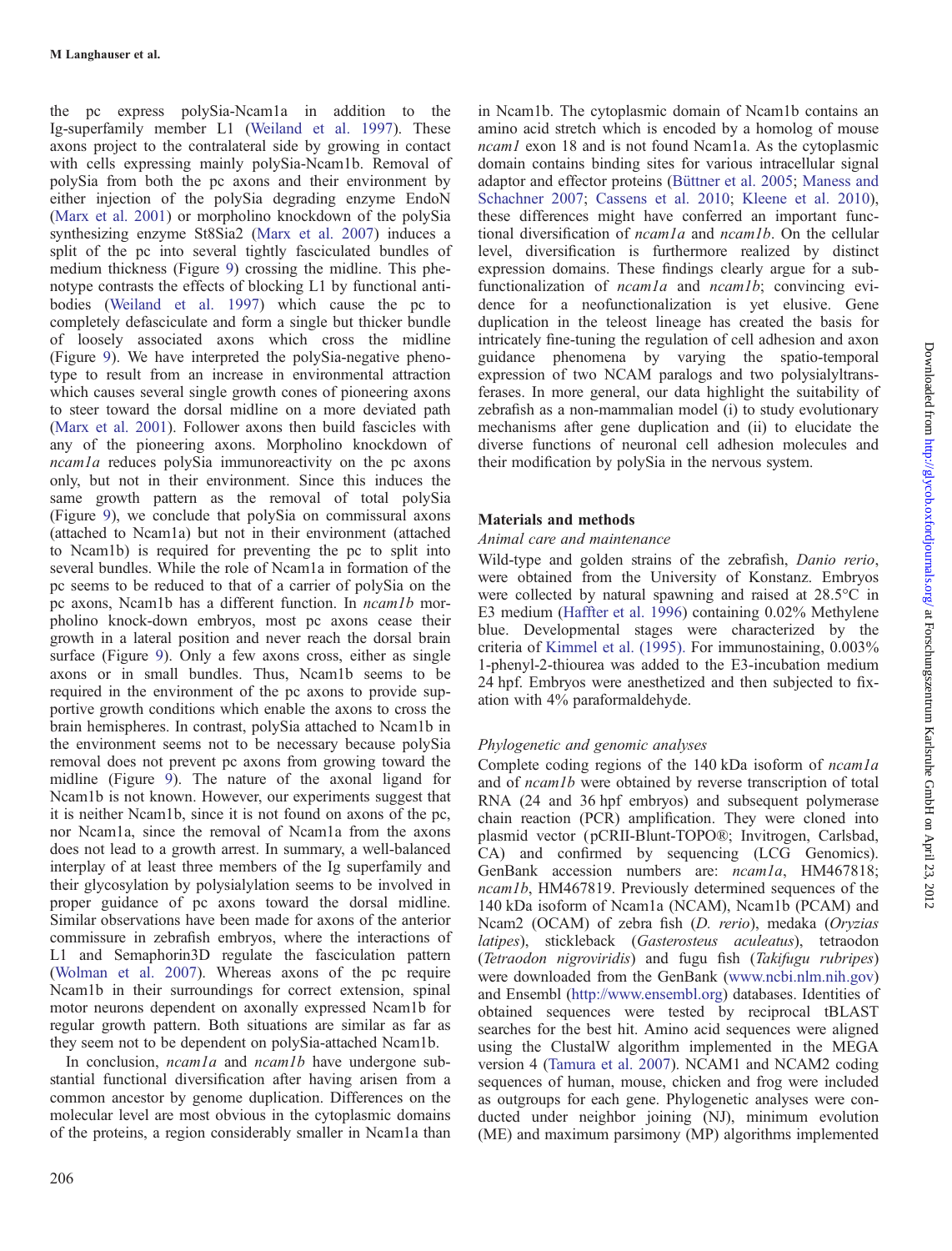in MEGA version 4 ([Tamura et al. 2007\)](#page-13-0). For the NJ and ME analyses, the maximum composite likelihood model of substitutions was chosen, gaps and missing data were deleted pairwise and all codon positions were analyzed. For the MP analyses, we used the close neighbor interchange (CNI) search method with the initial tree by random addition (10 replicates). Gaps and missing data were completely deleted under MP. Reliability of all obtained tree topologies were tested by the bootstrap method with 1000 replicates ([Felsenstein 1985\)](#page-12-0).

#### Morpholino injections

To knockdown the expression of cell adhesion molecules Ncam1a and Ncam1b in zebrafish embryos, we used a morpholino antisense approach ([Nasevicius and Ekker 2000\)](#page-13-0). The following morpholinos (Gene Tools, Philomath, OR) were applied: ncam1a morpholino 1, 5'-TTCCGTGTAGAATAGG TAGAGTTGG-3′; ncam1a morpholino 2, 5′-TGAGATCCCG TATTTGAAGCATTGC-3′; ncam1b morpholino 1, 5′- AGATTATCGCCTTGGTCGGAAACAT-3′; ncam1b morpholino 2, 5'-GTTTACTGTTTGTTTTTGCCTTCCG-3'. St8Sia2 was knocked down as described previously ([Marx et al. 2007](#page-13-0)). The standard control morpholino (Gene Tools) was used as the injection control. Morpholinos were injected in concentrations of 0.15–0.3 mM in  $1\times$  Danieau solution into 1–2-cell stage embryos. The efficiency and the effects of the morpholinos were analyzed by immunostainings.

#### Immunohistochemistry

Zebrafish embryos were processed for whole-mount immunohistochemistry as described previously [\(Weiland et al. 1997](#page-13-0); [Marx et al. 2001\)](#page-13-0). Ncam1a, Ncam1b or Ncam2 were visualized by using rabbit polyclonal antibodies [\(Miyasaka et al. 2005](#page-13-0)). Polyclonal antibody 704, which was generated by immunization with a mixture of polySia carrying membrane proteins from goldfish brain [\(Marx et al. 2001\)](#page-13-0), was used to label both Ncam1a and Ncam1b. Axons were labeled with antibodies against zebrafish Tag-1 ( polyclonal antibody 741, [Lang et al.](#page-13-0) [2001](#page-13-0); monoclonal antibody T8/9). PolySia was labeled with monoclonal antibody 735 ([Frosch et al. 1985\)](#page-12-0). The following secondary antibodies were used: Cy3-conjugated AffiniPure F (ab')<sub>2</sub> fragment donkey anti-mouse IgG  $(H+L)$  (1.4  $\mu$ g/mL; Jackson ImmunoResearch, West Grove, PA), Cy3-conjugated AffiniPure  $F(ab')_2$  fragment donkey anti-rabbit IgG  $(H + L)$ (1.5 µg/mL; Jackson ImmunoResearch), Alexa488-conjugated  $F(ab')_2$  fragment of goat anti-rabbit IgG (H + L) (2 µg/mL; Invitrogen) and Alexa488-conjugated  $F(ab')$  fragment of goat anti-mouse IgG  $(H + L)$  (2 µg/mL; Molecular Probes). After immunostaining, the yolk was removed and the embryos were embedded in Mowiol. Embryos were analyzed using a confocal microscope (LSM 510, Zeiss) equipped with a high aperture lens 40×/1.2W (C-Apochromat, Zeiss) and the appropriate lasers. Serial optical sections were flattened into projections and processed with PhotoshopCS2/9.0.2 software (Adobe).

#### PolySia quantification

As an affinity probe for the quantification of polySia, we used a fusion protein consisting of GFP and a catalytically inactive form of EndoN ([Jokilammi et al. 2004\)](#page-12-0). Whole mounts of morpholino-injected embryos were basically treated as in the immunohistochemistry protocol: they were incubated with the fusion protein (30 µg/mL) at 4°C over night, embedded in Mowiol and then analyzed by confocal laser scanning microscopy. Quantification of the fluorescence intensity in selected regions of the embryo was determined with the LSM Image Examiner software (Zeiss). Data were combined from three independent experiments, in which five specimen of each condition where analyzed. The intensity value of control morpholino-injected embryos was set to 100% in each experiment.

#### Ectopic protein expression

Ectopic expression of ncam1a, ncam1b, st8sia2 and st8sia4 in zebrafish embryo muscle was performed using the Tol2 transposable element [\(Kawakami et al. 2004;](#page-12-0) [Urasaki et al. 2006](#page-13-0)). PCR products were cloned into plasmids of the Tol2 Kit (Chien Laboratory; [Kwan et al. 2007](#page-12-0)) by *att* site-specific recombination-based cloning (MultiSite Gateway Technology, Invitrogen, Carlsbad, CA). By BP recombination, the 5′ entry vector was constructed from vector p5E-MCS and the zebrafish α-actin promoter (gift of M. Granato, U. Pennsylvania). Middle entry clones (pME) were constructed from pDONR221 and complete open reading frames of ncam1a, ncam1b, st8sia2 and st8sia4. p3E was used as 3' entry vector. 5′, middle and 3′ entry vectors were cloned by LR recombination into destination vector pDestTol2pA2 ([Kwan et al. 2007](#page-12-0)). For transient expression, DNA of the resulting expression was injected into 1–2-cell stage embryos together with capped Tol2 transposase mRNA, which was generated from vector PCS2FA (Tol2 kit) by the mMessage mMachine system (Ambion, Austin, TX).

## Rescue experiments

Full-length coding regions of *ncam1a* or *ncam1b* were used for rescue experiments. Ncam1b was cloned into vector pCS2-vector and five mismatches were generated at the morpholino-binding site by site-directed mutagenesis.  $Ncam1a$  was cloned into vector pcDNA3.1(+), and morpholino knockdown was performed with a 5′UTR morpholino. Capped RNA was transcribed from linearized templates using mMessage mMachine kit (Ambion). RNA was injected into 1–2-cell stage embryos in two different concentrations.

#### Supplementary data

[Supplementary data for this article is available online at](http://glycob.oxfordjournals.org/lookup/suppl/doi:10.1093/glycob/cwr129/-/DC1) <http://glycob.oxfordjournals.org/>.

#### Funding

This work was supported by the Deutsche Forschungs ge meinschaft (grant BA 1034/15-19 to M.B. and J.B.).

#### Acknowledgements

We thank Chi-Bien Chien (University of Utha) for the zebrafish Tol2 kit, M. Granato (University of Pennsylvania) for the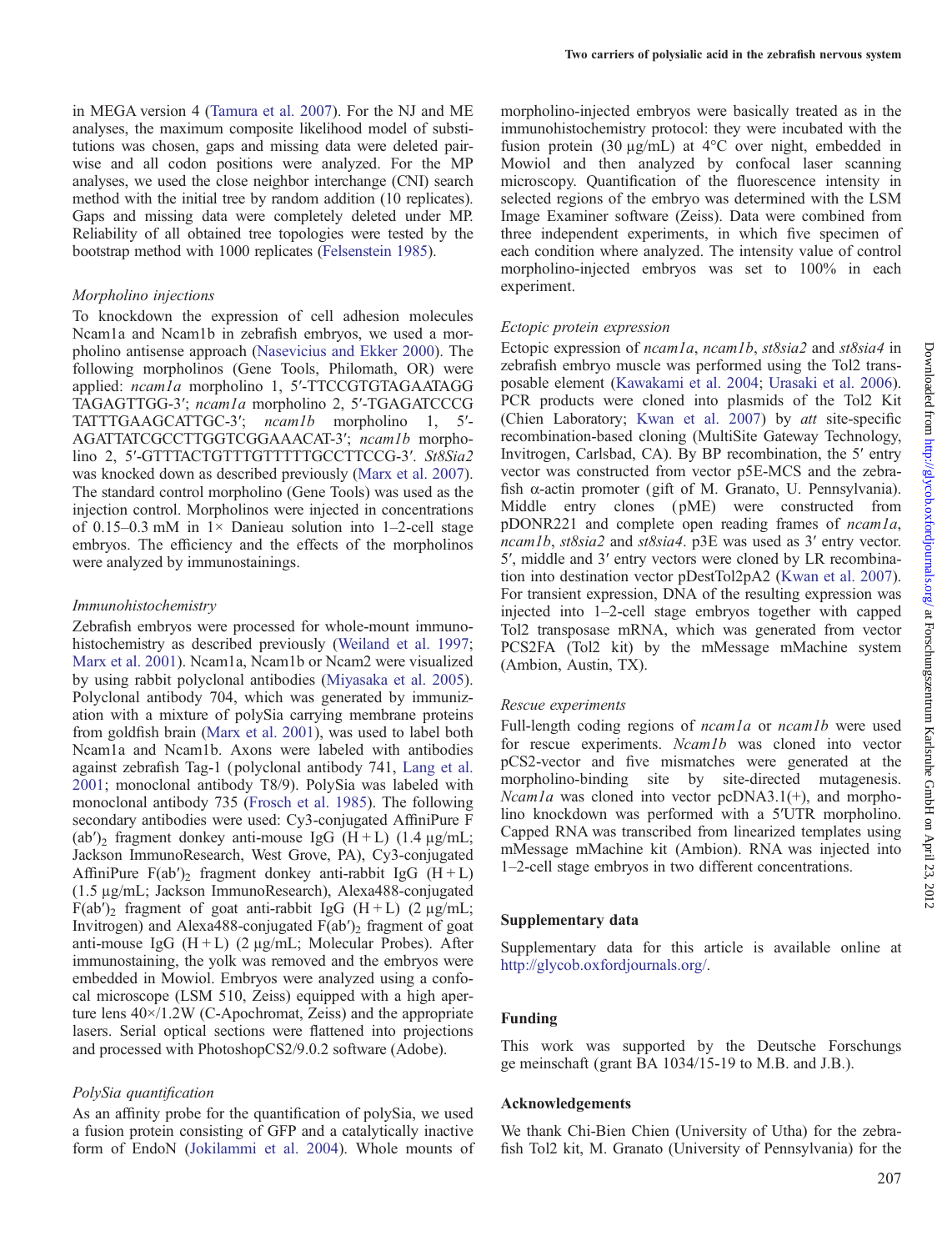<span id="page-12-0"></span>α-actin promoter, Karen Colley (University of Illinois) for personal communication on OCAM polysialylation and Joel Levine (Stony Brook University) for critically reading the manuscript.

# Conflict of interest

None declared.

# Abbreviations

CNS, central nervous system; EndoN, endosialidaseN; GFP, green fluorescent protein; hpf, hours post fertilization; Ig, immunoglobulin; ME, minimum evolution; MP, maximum parsimony; NCAM, neural cell adhesion molecule; NJ, neighbor joining; pc, posterior commissure; PCR, polymerase chain reaction; polySia, polysialic acid.

## References

- Amores A, Force A, Yan YL, Joly L, Amemiya C, Fritz A, Ho RK, Langeland J, Prince V, Wang YL, et al. 1998. Zebrafish hox clusters and vertebrate genome evolution. Science. 282:1711–1714.
- Angata K, Fukuda M. 2003. Polysialyltransferases: Major players in polysialic acid synthesis on the neural cell adhesion molecule. Biochimie. 85:195–206.
- Bill BR, Petzold AM, Clark KJ, Schimmenti LA, Ekker SC. 2009. A primer for morpholino use in zebrafish. Zebrafish. 6:69–77.
- Bonfanti L. 2006. PSA-NCAM in mammalian structural plasticity and neurogenesis. Prog Neurobiol. 80:129–164.
- Bonfanti L, Theodosis DT. 2009. Polysialic acid and activity-dependent synapse remodeling. Cell Adh Migr. 3:43–50.
- Burgess A, Wainwright SR, Shihabuddin LS, Rutishauser U, Seki T, Aubert I. 2008. Polysialic acid regulates the clustering, migration, and neuronal differentiation of progenitor cells in the adult hippocampus. Dev Neurobiol. 68:1580–1590.
- Büttner B, Kannicht C, Reutter W, Horstkorte R. 2005. Novel cytosolic binding partners of the neural cell adhesion molecule: Mapping the binding domains of PLC gamma, LANP, TOAD-64, syndapin, PP1, and PP2A. Biochemistry. 44:6938–6947.
- Cassens C, Kleene R, Xiao MF, Friedrich C, Dityateva G, Schafer-Nielsen C, Schachner M. 2010. Binding of the receptor tyrosine kinase TrkB to the neural cell adhesion molecule (NCAM) regulates phosphorylation of NCAM and NCAM-dependent neurite outgrowth. J Biol Chem. 285:28959–28967.
- Chang LY, Mir AM, Thisse C, Guerardel Y, Delannoy P, Thisse B, Harduin-Lepers A. 2009. Molecular cloning and characterization of the expression pattern of the zebrafish alpha 2, 8-sialyltransferases (ST8Sia) in the developing nervous system. Glycoconj J. 26:263-275.
- Chitnis AB, Kuwada JY. 1990. Axonogenesis in the brain of zebrafish embryos. J Neurosci. 10:1892–1905.
- Christoffels A, Koh EGL, Chia JM, Brenner S, Aparicio S, Venkatesh B. 2004. Fugu genome analysis provides evidence for a whole-genome duplication early during the evolution of ray-finned fishes. Mol Biol Evol. 21:1146–1151.
- Covault J, Sanes JR. 1985. Neural cell adhesion molecule (N-CAM) accumulates in denervated and paralyzed skeletal muscles. Proc Natl Acad Sci USA. 82:4544–4548.
- Ditlevsen DK, Povlsen GK, Berezin V, Bock E. 2008. NCAM-induced intracellular signaling revisited. J Neurosci Res. 86:727–743.
- Edelman GM, Chuong CM. 1982. Embryonic to adult conversion of neural cell-adhesion molecules in normal and staggerer mice. Proc Natl Acad Sci USA. 9:7036–7040.
- Eisen JS, Smith JC. 2008. Controlling morpholino experiments: Don't stop making antisense. Development. 135:1735–1743.
- El Maarouf A, Rutishauser U. 2010. Use of PSA-NCAM in repair of the central nervous system. Adv Exp Med Biol. 663:137–147.
- Felsenstein J. 1985. Confidence-limits on phylogenies An approach using the bootstrap. Evolution. 39:783–791.
- Finne J. 1982. Occurrence of unique polysialosyl carbohydrate units in glycoproteins of developing brain. J Biol Chem. 257:1966–1970.
- Finne J, Finne U, Deagostinibazin H, Goridis C. 1983. Occurrence of  $\alpha$ -2-8 linked polysialosyl units in a neural cell-adhesion molecule. Biochem Biophys Res Commun. 112:482–487.
- Force A, Lynch M, Pickett FB, Amores A, Yan YL, Postlethwait J. 1999. Preservation of duplicate genes by complementary, degenerative mutations. Genetics. 151:1531–1545.
- Frosch M, Gorgen I, Boulnois GJ, Timmis KN, Bittersuermann D. 1985. Nzb mouse system for production of monoclonal-antibodies to weak bacterial-antigens - Isolation of an IgG antibody to the polysaccharide capsules of Escherichia coli K1 and group B-Meningococci. Proc Natl Acad Sci USA. 82:1194–1198.
- Gascon E, Vutskits L, Kiss JZ. 2007. Polysialic acid-neural cell adhesion molecule in brain plasticity: From synapses to integration of new neurons. Brain Res Rev. 56:101–118.
- Gascon E, Vutskits L, Kiss JZ. 2010. The role of PSA-NCAM in adult neurogenesis. Adv Exp Med Biol. 663:127–136.
- Haffter P, Granato M, Brand M, Mullins MC, Hammerschmidt M, Kane DA, Odenthal J, van Eeden FJ, Jiang YJ, Heisenberg CP, et al. 1996. The identification of genes with unique and essential functions in the development of the zebrafish, Danio rerio. Development. 123:1–36.
- He XL, Zhang JZ. 2005. Rapid subfunctionalization accompanied by prolonged and substantial neofunctionalization in duplicate gene evolution. Genetics. 169:1157–1164.
- Hildebrandt H, Mühlenhoff M, Gerardy-Schahn R. 2010. Polysialylation of NCAM. Adv Exp Med Biol. 663:95–109.
- Hildebrandt H, Mühlenhoff M, Weinhold B, Gerardy-Schahn R. 2007. Dissecting polysialic acid and NCAM functions in brain development. J Neurochem. 103:56–64.
- Hjorth J, Key B. 2002. Development of axon pathways in the zebrafish central nervous system. Int J Dev Biol. 46:609–619.
- Hoffman S, Sorkin BC, White PC, Brackenbury R, Mailhammer R, Rutishauser U, Cunningham BA, Edelman GM. 1982. Chemical characterization of a neural cell-adhesion molecule purified from embryonic brain membranes. J Biol Chem. 257:7720–7729.
- Jaillon O, Aury JM, Brunet F, Petit JL, Stange-Thomann N, Mauceli E, Bouneau L, Fischer C, Ozouf-Costaz C, Bernot A, et al. 2004. Genome duplication in the teleost fish Tetraodon nigroviridis reveals the early vertebrate proto-karyotype. Nature. 431:946–957.
- Johnson CP, Fujimoto I, Rutishauser U, Leckband DE. 2005. Direct evidence that neural cell adhesion molecule (NCAM) polysialylation increases intermembrane repulsion and abrogates adhesion. J Biol Chem. 280:137–145.
- Jokilammi A, Ollikka P, Korja M, Jakobsson E, Loimaranta V, Haataja S, Hirvonen H, Finne J. 2004. Construction of antibody mimics from a noncatalytic enzyme-detection of polysialic acid. J Immunol Methods.  $295:149-160$
- Kasper C, Rasmussen H, Kastrup JS, Ikemizu S, Jones EY, Berezin V, Bock E, Larsen IK. 2000. Structural basis of cell-cell adhesion by NCAM. Nat Struct Biol. 7:389–393.
- Kassahn KS, Dang VT, Wilkins SJ, Perkins AC, Ragan MA. 2009. Evolution of gene function and regulatory control after whole-genome duplication: Comparative analyses in vertebrates. Genome Res. 19:1404–1418.
- Kawakami K, Takeda H, Kawakami N, Kobayashi M, Matsuda N, Mishina M. 2004. A transposon-mediated gene trap approach identifies developmentally regulated genes in zebrafish. Dev Cell. 7:133–144.
- Kimmel CB, Ballard WW, Kimmel SR, Ullmann B, Schilling TF. 1995. Stages of embryonic-development of the zebrafish. Dev Dyn. 203:253–310.
- Kleene R, Mzoughi M, Joshi G, Kalus I, Bormann U, Schulze C, Xiao MF, Dityatev A, Schachner M. 2010. NCAM-induced neurite outgrowth depends on binding of calmodulin to NCAM and on nuclear import of NCAM and fak fragments. J Neurosci. 30:10784–10798.
- Kleene R, Schachner M. 2010. Glycans and neural cell interactions. Nat Rev Neurosci. 5:195–208.
- Kulahin N, Walmod PS. 2010. The neural cell adhesion molecule OCAM/ NCAM2/RNCAM, a close relative to NCAM. Adv Exp Med Biol. 663:403–420.
- Kustermann S, Hildebrandt H, Bolz S, Dengler K, Kohler K. 2010. Genesis of rods in the zebrafish retina occurs in a microenvironment provided by polysialic acid-expressing Muller glia. J Comp Neurol. 518:636–646.
- Kwan KM, Fujimoto E, Grabher C, Mangum BD, Hardy ME, Campbell DS, Parant JM, Yost HJ, Kanki JP, Chien CB. 2007. The Tol2kit: A multisite